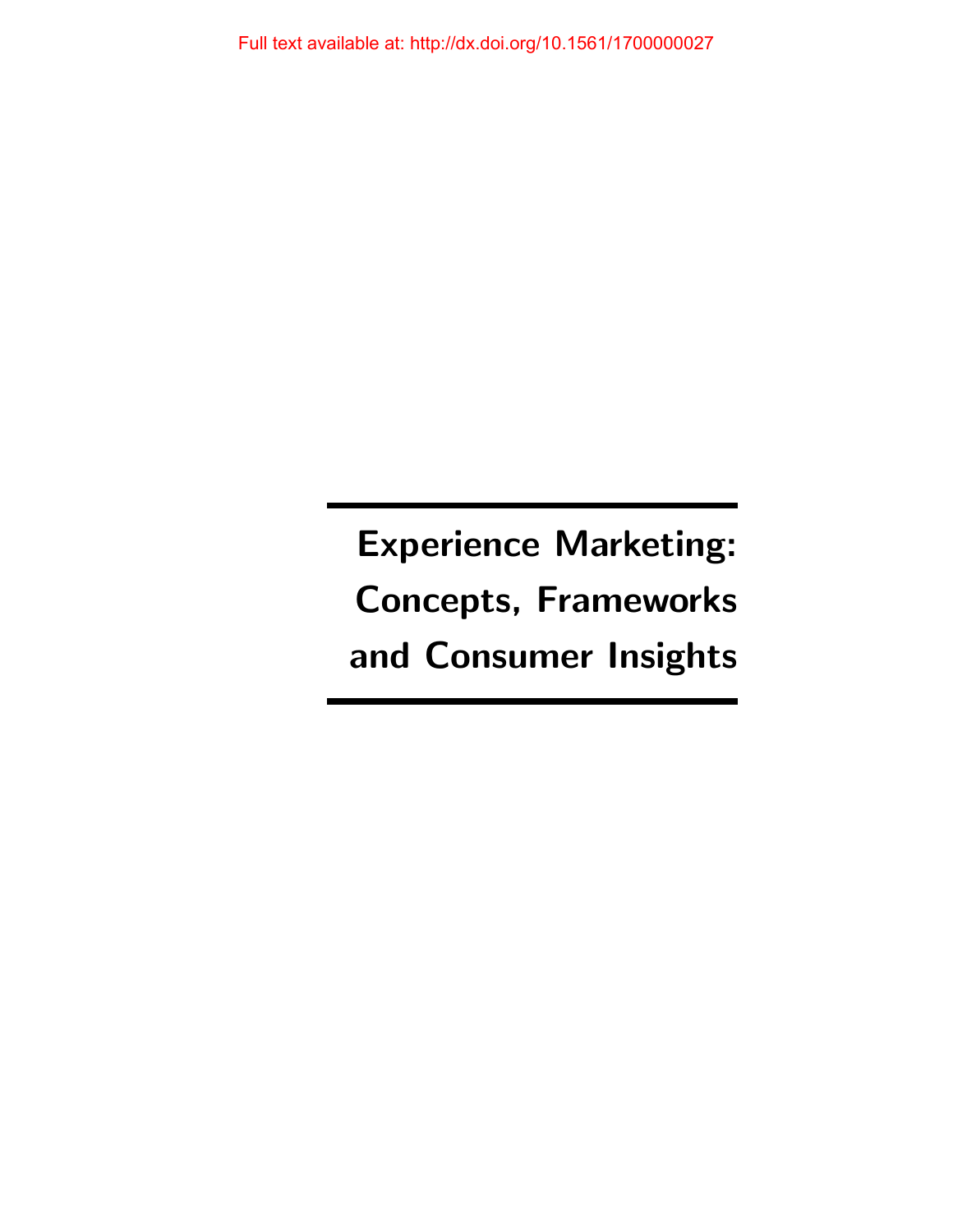# Experience Marketing: Concepts, Frameworks and Consumer Insights

## Bernd Schmitt

Columbia Business School Columbia University New York, NY 10027 USA bhs1@columbia.edu



Boston – Delft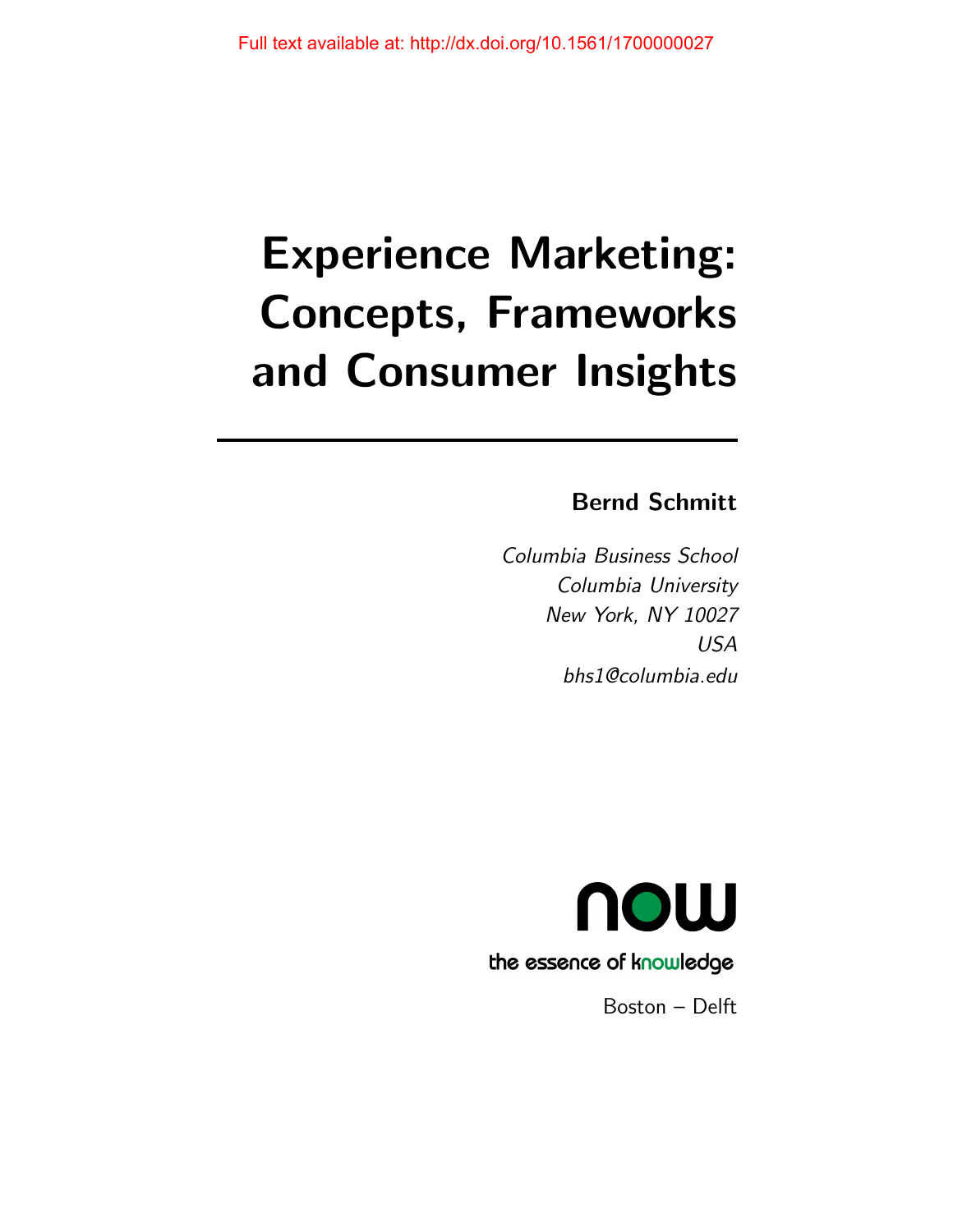## Foundations and Trends ${}^{\text{\textregistered}}$  in Marketing

Published, sold and distributed by: now Publishers Inc. PO Box 1024 Hanover, MA 02339 USA Tel. +1-781-985-4510 www.nowpublishers.com sales@nowpublishers.com

Outside North America: now Publishers Inc. PO Box 179 2600 AD Delft The Netherlands Tel. +31-6-51115274

The preferred citation for this publication is B. Schmitt, Experience Marketing: Concepts, Frameworks and Consumer Insights, Foundations and Trends<sup> $\mathcal{R}$ </sup> in Marketing, vol 5, no 2, pp 55–112, 2010

ISBN: 978-1-60198-452-4  $(c)$  2011 B. Schmitt

All rights reserved. No part of this publication may be reproduced, stored in a retrieval system, or transmitted in any form or by any means, mechanical, photocopying, recording or otherwise, without prior written permission of the publishers.

Photocopying. In the USA: This journal is registered at the Copyright Clearance Center, Inc., 222 Rosewood Drive, Danvers, MA 01923. Authorization to photocopy items for internal or personal use, or the internal or personal use of specific clients, is granted by now Publishers Inc for users registered with the Copyright Clearance Center (CCC). The 'services' for users can be found on the internet at: www.copyright.com

For those organizations that have been granted a photocopy license, a separate system of payment has been arranged. Authorization does not extend to other kinds of copying, such as that for general distribution, for advertising or promotional purposes, for creating new collective works, or for resale. In the rest of the world: Permission to photocopy must be obtained from the copyright owner. Please apply to now Publishers Inc., PO Box 1024, Hanover, MA 02339, USA; Tel. +1-781-871-0245; www.nowpublishers.com; sales@nowpublishers.com

now Publishers Inc. has an exclusive license to publish this material worldwide. Permission to use this content must be obtained from the copyright license holder. Please apply to now Publishers, PO Box 179, 2600 AD Delft, The Netherlands, www.nowpublishers.com; e-mail: sales@nowpublishers.com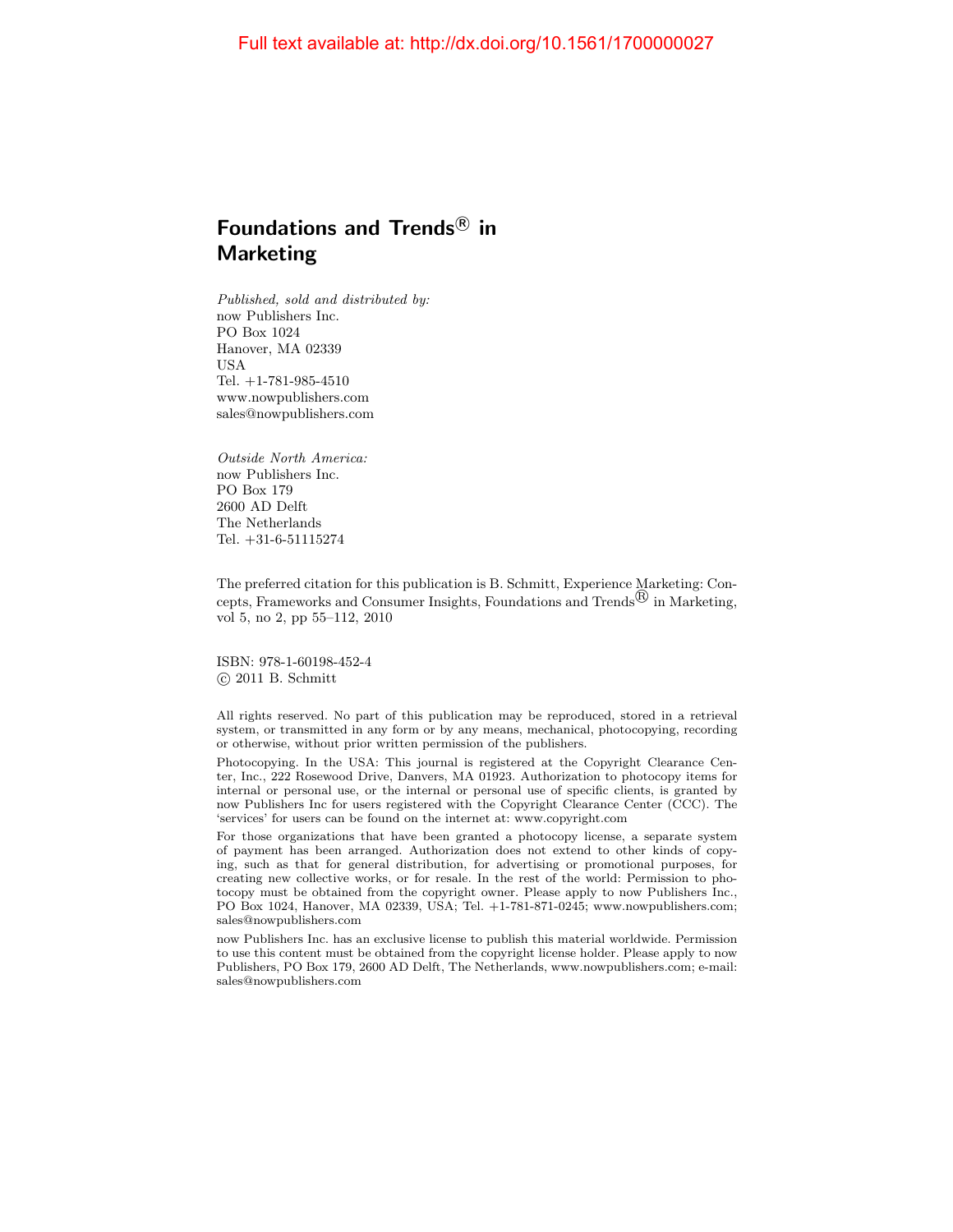# Foundations and Trends<sup>®</sup> in **Marketing** Volume 5 Issue 2, 2010 Editorial Board

Editor-in-Chief: Jehoshua Eliashberg University of Pennsylvania

### Co-Editors

Teck H. Ho University of California Berkeley

Mary Frances Luce Duke University

#### Editors

Joseph W. Alba, University of Florida David Bell, University of Pennsylvania Gerrit van Bruggen, Erasmus University Pradeep Chintagunta, University of Chicago Dawn Iacobucci, University of Pennsylvania Brian Sternthal, Northwestern University J. Miguel Villas-Boas, University of California, Berkeley Marcel Zeelenberg, Tilburg University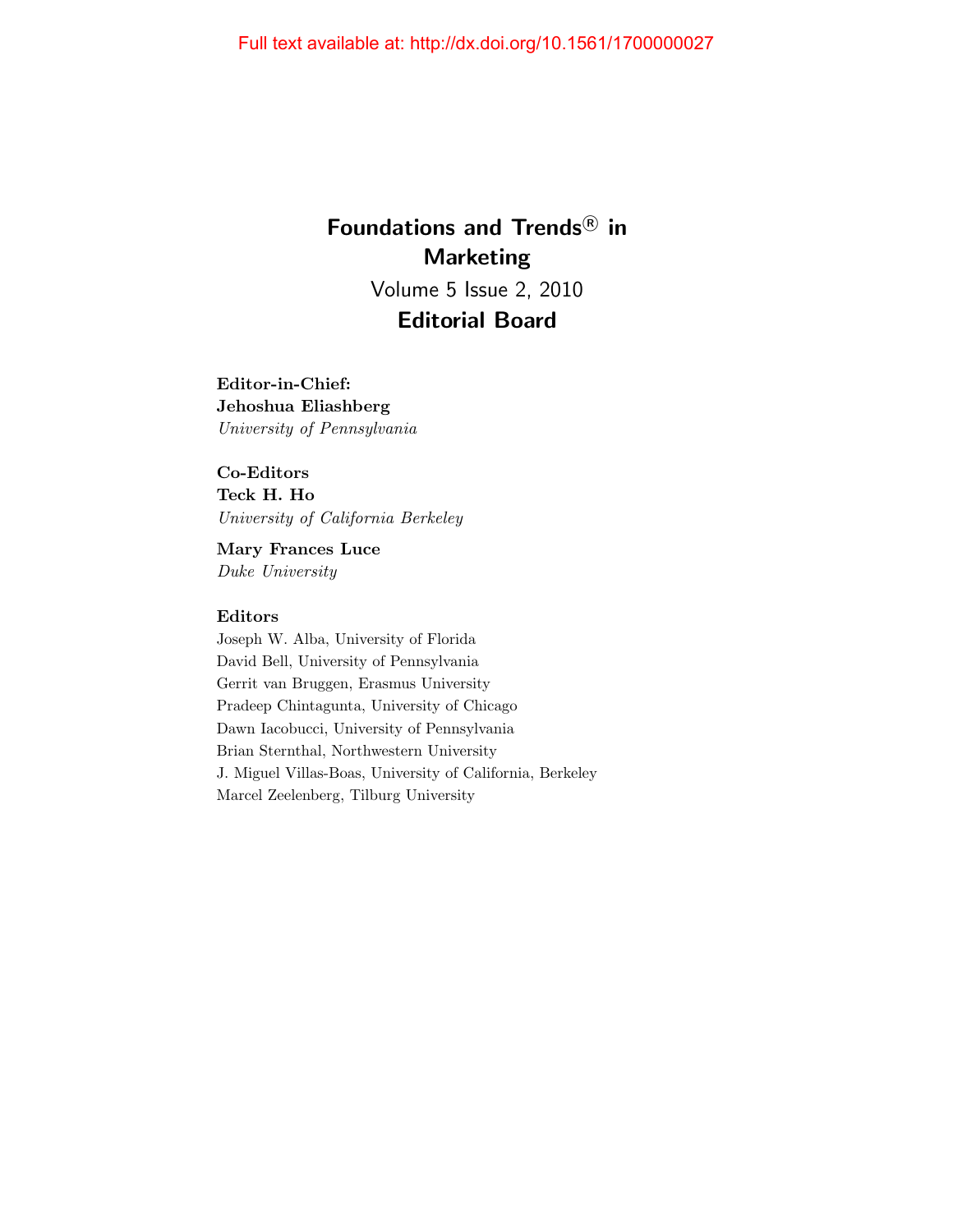## Editorial Scope

Foundations and Trends<sup>®</sup> in Marketing will publish survey and tutorial articles in the following topics:

- B2B Marketing
- Bayesian Models
- Behavioral Decision Making
- Branding and Brand Equity
- Channel Management
- Choice Modeling
- Comparative Market Structure
- Competitive Marketing Strategy
- Conjoint Analysis
- Customer Equity
- Customer Relationship Management
- Game Theoretic Models
- Group Choice and Negotiation
- Discrete Choice Models
- Individual Decision Making
- Marketing Decisions Models
- Market Forecasting
- Marketing Information Systems
- Market Response Models
- Market Segmentation
- Market Share Analysis
- Multi-channel Marketing
- New Product Diffusion
- Pricing Models
- Product Development
- Product Innovation
- Sales Forecasting
- Sales Force Management
- Sales Promotion
- Services Marketing
- Stochastic Model

#### Information for Librarians

Foundations and Trends<sup>®</sup> in Marketing, 2010, Volume 5, 4 issues. ISSN paper version 1555-0753. ISSN online version 1555-0761. Also available as a combined paper and online subscription.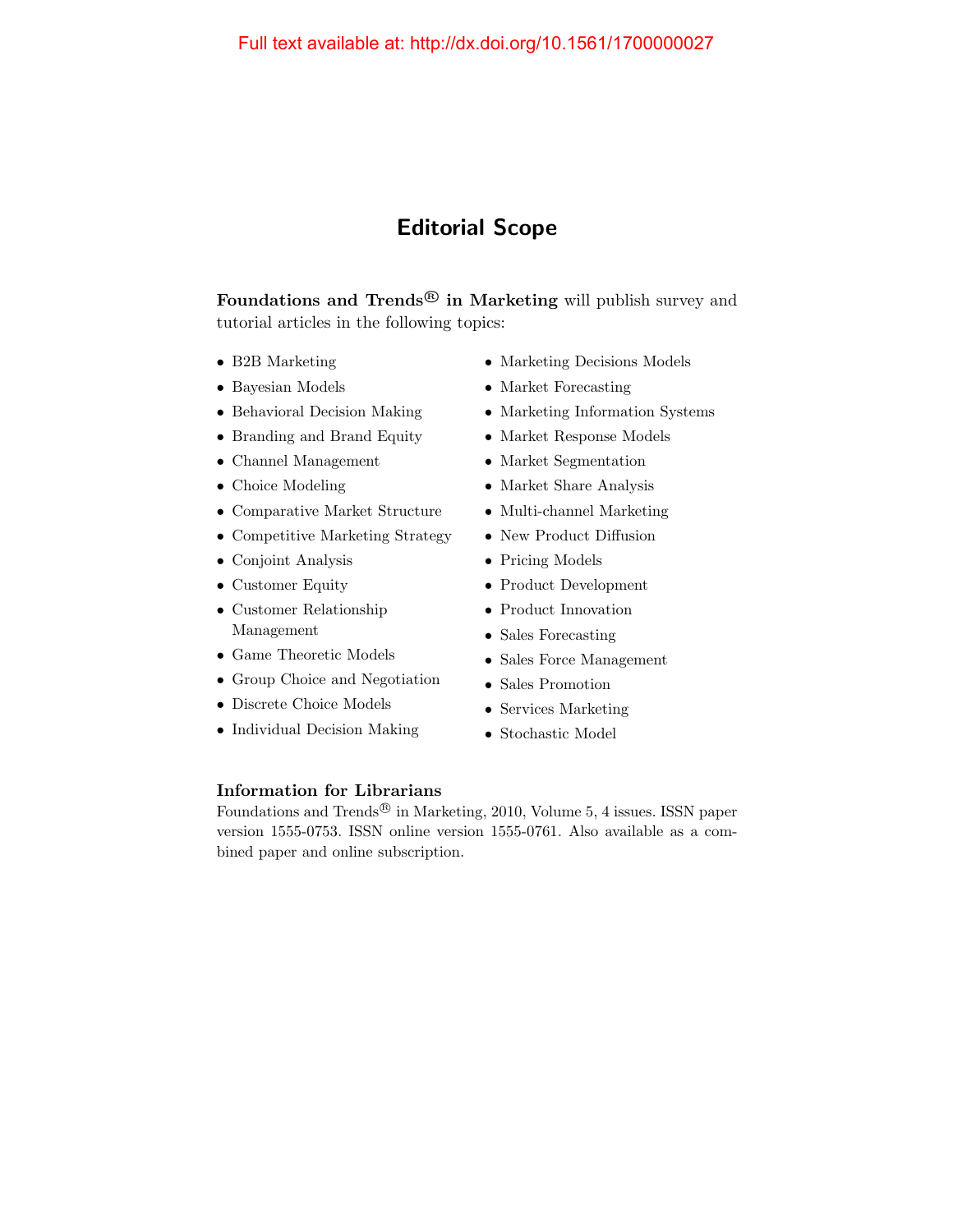Foundations and Trends<sup>®</sup> in Marketing Vol. 5, No. 2 (2010) 55–112 c 2011 B. Schmitt DOI: 10.1561/1700000027



## Experience Marketing: Concepts, Frameworks and Consumer Insights

## Bernd Schmitt

Columbia Business School, Columbia University, New York, NY 10027, USA, bhs1@columbia.edu

#### Abstract

Experience is a new and exciting concept marketing academia and practice. This monograph reviews the various meanings of experience as the term is used in philosophy, psychology, and in consumer behavior and marketing. I will discuss the key concepts of experience marketing such as experiential value, different types of experiences, the distinction between ordinary and extraordinary experiences and experience touchpoints. I will also review the empirical findings that provide consumer insights on experiences — such as how experiences are remembered, whether positive and negative experiences can co-exist, how experiential attributes are processed and whether experiences are rational. Practical frameworks for managing and marketing experiences will be discussed. I will conclude with an exploration of how experience marketing can contribute to customer happiness.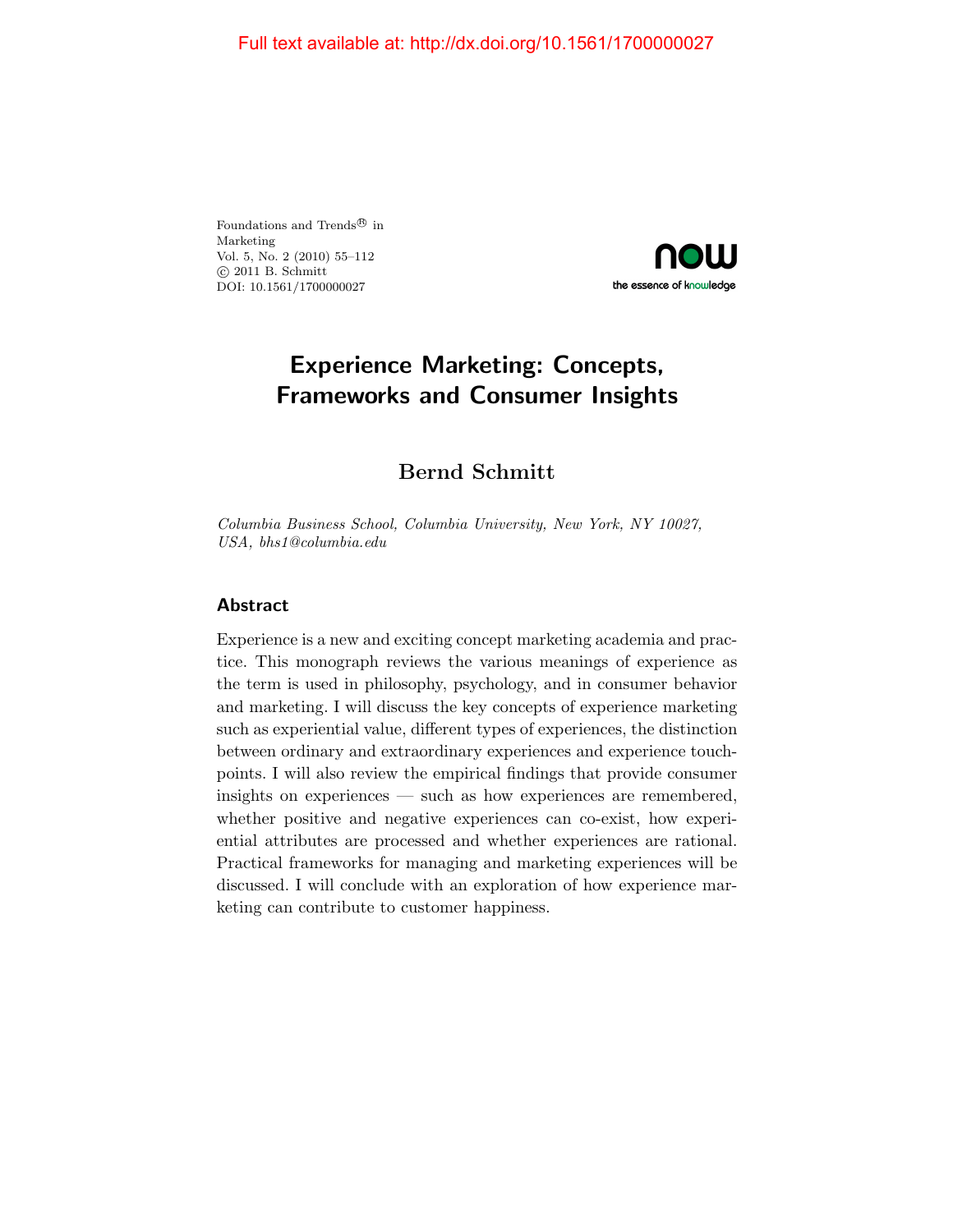# **Contents**

| $\mathbf{1}$                         | Introduction                                           | $\mathbf{1}$   |
|--------------------------------------|--------------------------------------------------------|----------------|
| $\bf{2}$                             | The Experience Concept                                 | 5              |
| 2.1                                  | Experience in Philosophy and Psychology                | 6              |
| 2.2                                  | Consumption Experience                                 | $\overline{7}$ |
| 2.3                                  | Experience in Marketing Management                     | 8              |
| 2.4                                  | Differences from Other Constructs                      | 10             |
| 3                                    | <b>Key Concepts of Experience Marketing</b>            | 13             |
| 3.1                                  | Experiential Value                                     | 13             |
| 3.2                                  | Types of Consumer Experiences                          | 15             |
| 3.3                                  | Ordinary and Extraordinary Experiences                 | 18             |
| 3.4                                  | <b>Experience Touchpoints</b>                          | 20             |
| <b>Consumer Research Issues</b><br>4 |                                                        |                |
| 4.1                                  | Do Individuals Prefer Experiences to be Interrupted or |                |
|                                      | to be Continuous?                                      | 25             |
| 4.2                                  | How do Consumers Remember Experiences?                 | 26             |
| 4.3                                  | Can Positive and Negative Experiences Exist            |                |
|                                      | Simultaneously?                                        | 27             |
| 4.4                                  | How are Experiential Attributes Processed?             | 28             |
| 4.5                                  | Can Experiences be Rational?                           | 31             |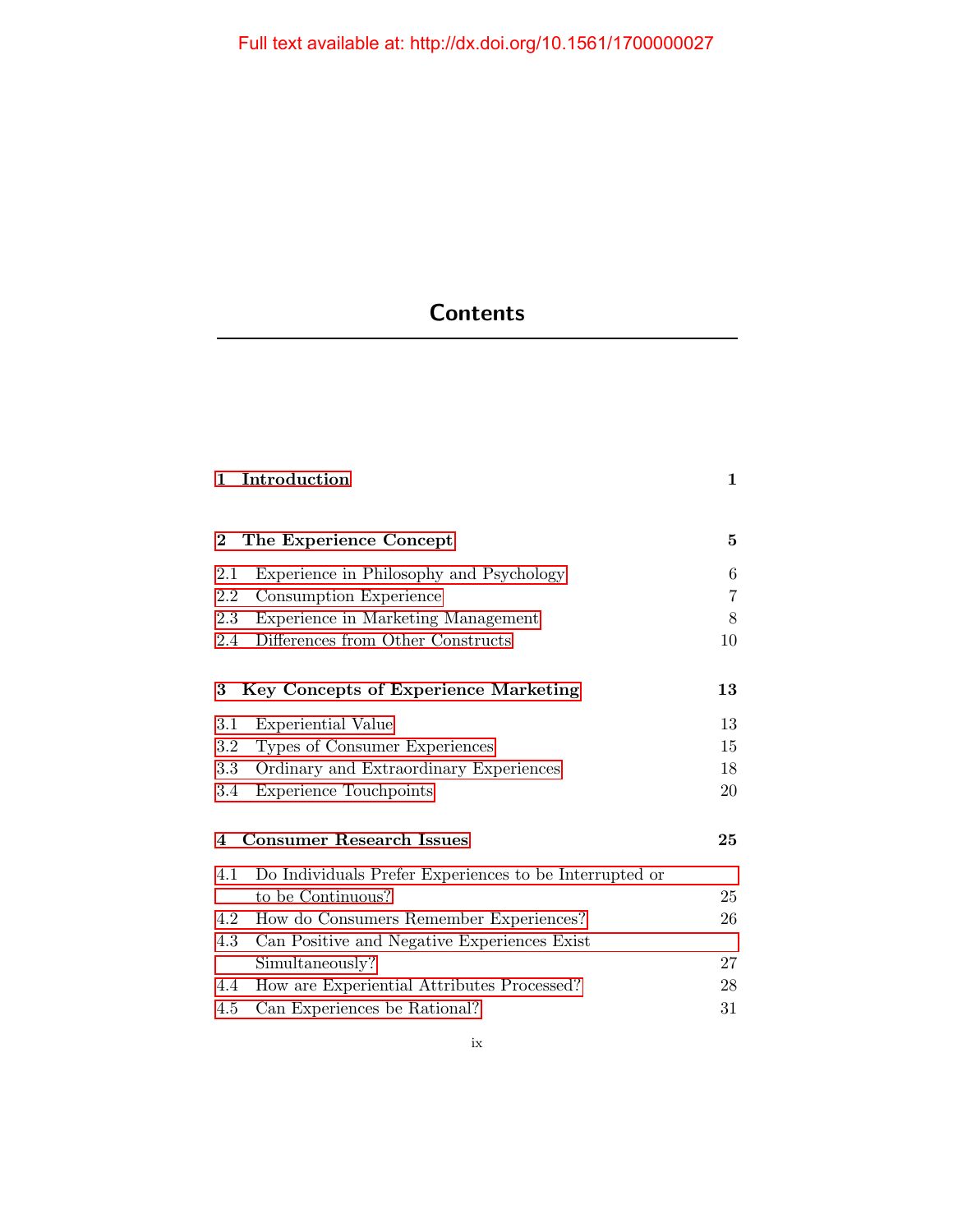| 5 Customer Experience Management                 | 33 |
|--------------------------------------------------|----|
| 5.1<br><b>Experience Engineering</b>             | 33 |
| The Experience Economy<br>5.2                    | 35 |
| 5.3 The CEM Framework                            | 36 |
| 5.4<br>Additional Management Frameworks          | 38 |
| Research on Online and Virtual Experiences<br>6  | 39 |
| Internet Experience<br>$6.1\,$                   | 39 |
| Social Networking<br>6.2                         | 41 |
| <b>Experience and Happiness</b><br>7             | 43 |
| Absolute and Relative Happiness<br>7.1           | 43 |
| Experience, Happiness and Quality of Life<br>7.2 | 46 |
| Conclusion<br>8                                  | 49 |
| Acknowledgments                                  |    |
| References                                       |    |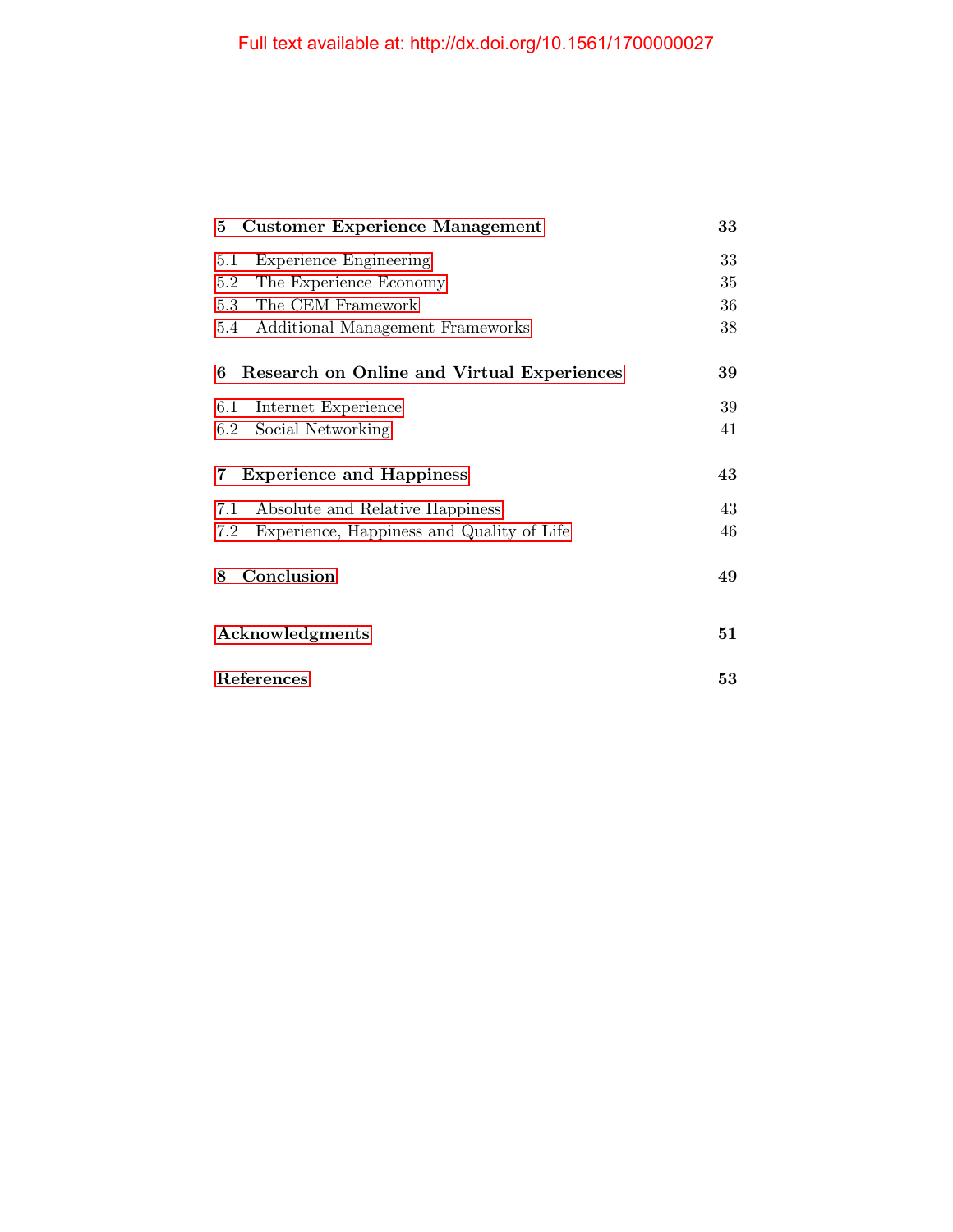<span id="page-8-0"></span>

Consider some of the intriguing new products and brands that have appeared on the market during the first decade of the 21st century: Apple with its iPod, iPhone and iPad products, Nintendo's Wii and Vitamin Water, just to name a few. All these products boast innovative designs and promise superior function. But focusing on their product features tells only a part of the story. Just as creative and innovative is the way these brands are marketed to consumers — through appeals to our senses, feelings, intellect, curiosity, and self-image rather than to more rational, utilitarian notions of value. Such marketing techniques have turned up in all sorts of industries, from consumer electronics and automotives, to airlines and retailing. Think of the Mini Cooper, Jet Blue or the stores of Abercrombie & Fitch. What they have in common is a focus on experience.

Experience marketing is a new and exciting concept. And it is not only of interest to academics. Marketing practitioners have come to realize that understanding how consumers experience brands and, in turn, how to provide appealing brand experiences for them, is critical for differentiating their offerings in a competitive marketplace.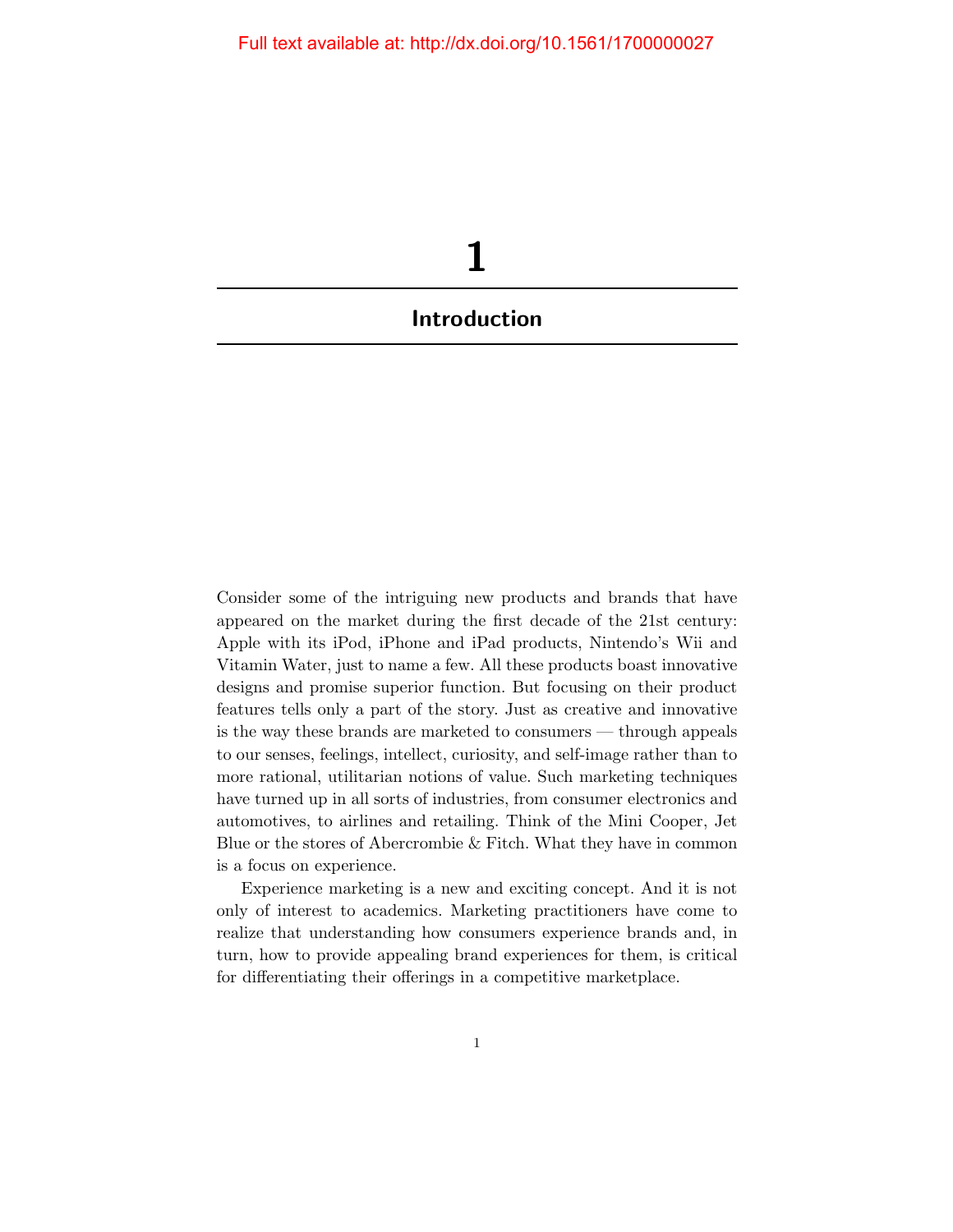#### 2 Introduction

Understanding consumer experiences is therefore a core task for consumer research. But, consumer and marketing research on experience is still emerging. Experience, as a concept and as an empirical phenomenon, is not as established as other consumer and marketing concepts such as choice, attitudes, consumer satisfaction, or brand equity.

This needs to change. In his Presidential address at the 2009 Association for Consumer Research Conference, Chris Janiszewski presented a passionate plea for an increased study of consumer experiences [\(Janiszewski, 2009\)](#page-15-0). "So what is our opportunity? In what substantive areas do we, as a discipline, have a special interest and a competitive advantage?" he asked. "The answer is 'consumer experience.' . . . Where do we have a differential advantage with respect to our interest, our expertise, and our areas of application? I contend that it is not in the 'utility of choice' (expected utility), but the 'utility of consumption' (experienced utility or subjective value)." Most importantly, he argued that, "Benefits are not in the products. Benefits are in the consumer experience."

The study of experience is benefitted by the fact that multiple disciplines conduct research on the effect of experience. For example, consumer behavior has three core specialization areas: information processing, behavioral decision theory, and consumer culture theory; as we will see, they have all provided consumer insight on experiences. Researchers in the two other main disciplines of marketing — marketing models and marketing strategy — have also contributed to consumer experience research and to experience marketing. Moreover, the study of consumer behavior and marketing, and thus work on experience, is open to contributions from adjoining disciplines — for example, psychology, linguistics, economics, management, and sociology [\(MacInnis and Folkes,](#page-17-0) [2010\)](#page-17-0). Finally, many experience concepts and ideas have come from management and practical writings. In this monograph, I will therefore cast a wide web, reviewing and discussing experience research conducted in various disciplines and in sub-disciplines of marketing.

I will begin with an exploration of the experience concept itself. What do we mean by "experience"? What are consumer experiences, and how are they different from other, established constructs in our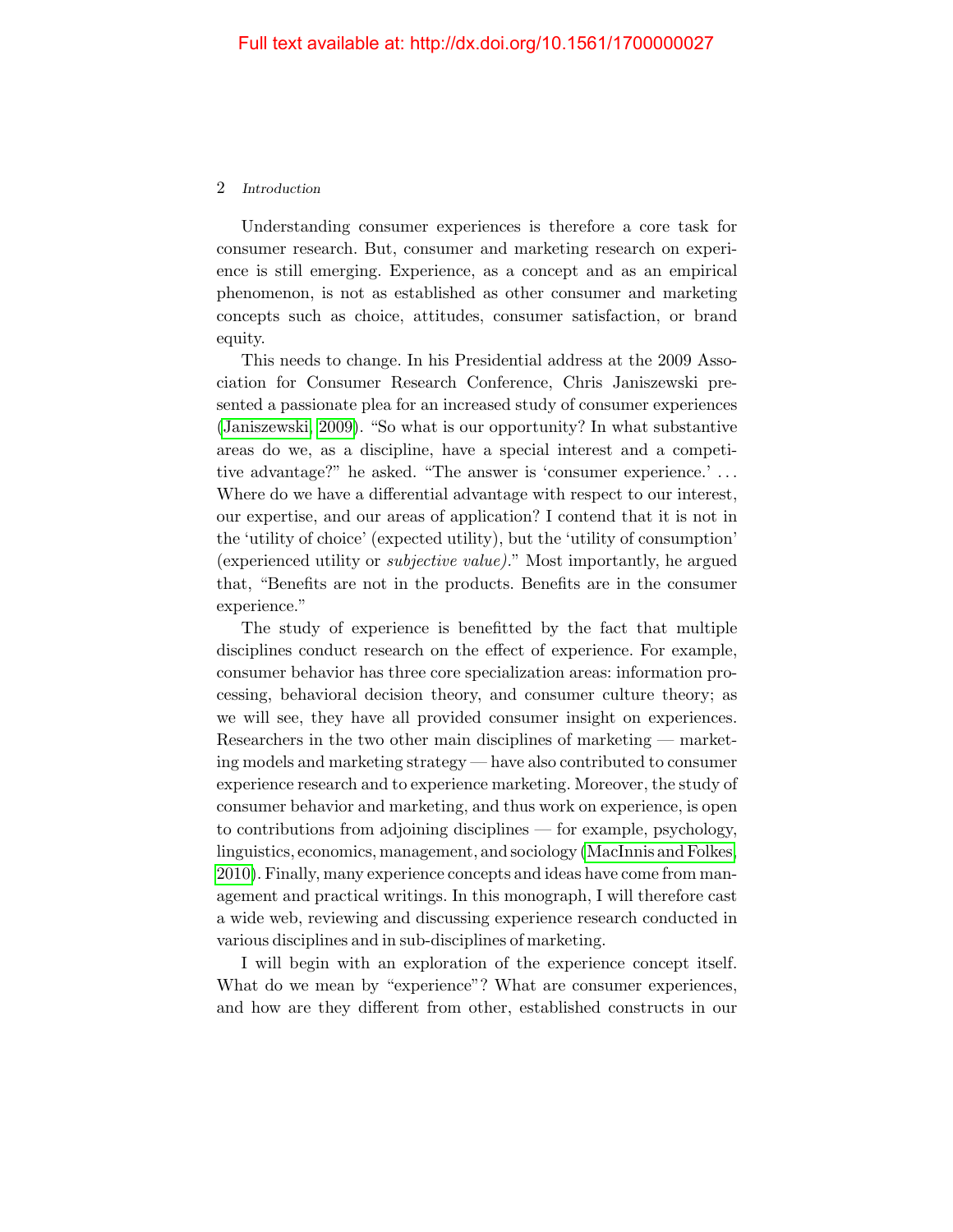field? Next, I will review some key concepts of experience marketing and empirical research findings that provide consumer insights on experiences. I will then turn to the strategic management and marketing literature on customer experience and the practical frameworks for managing experiences. Finally, I will explore an exciting emerging area of research — the interface of consumer experience and happiness.

3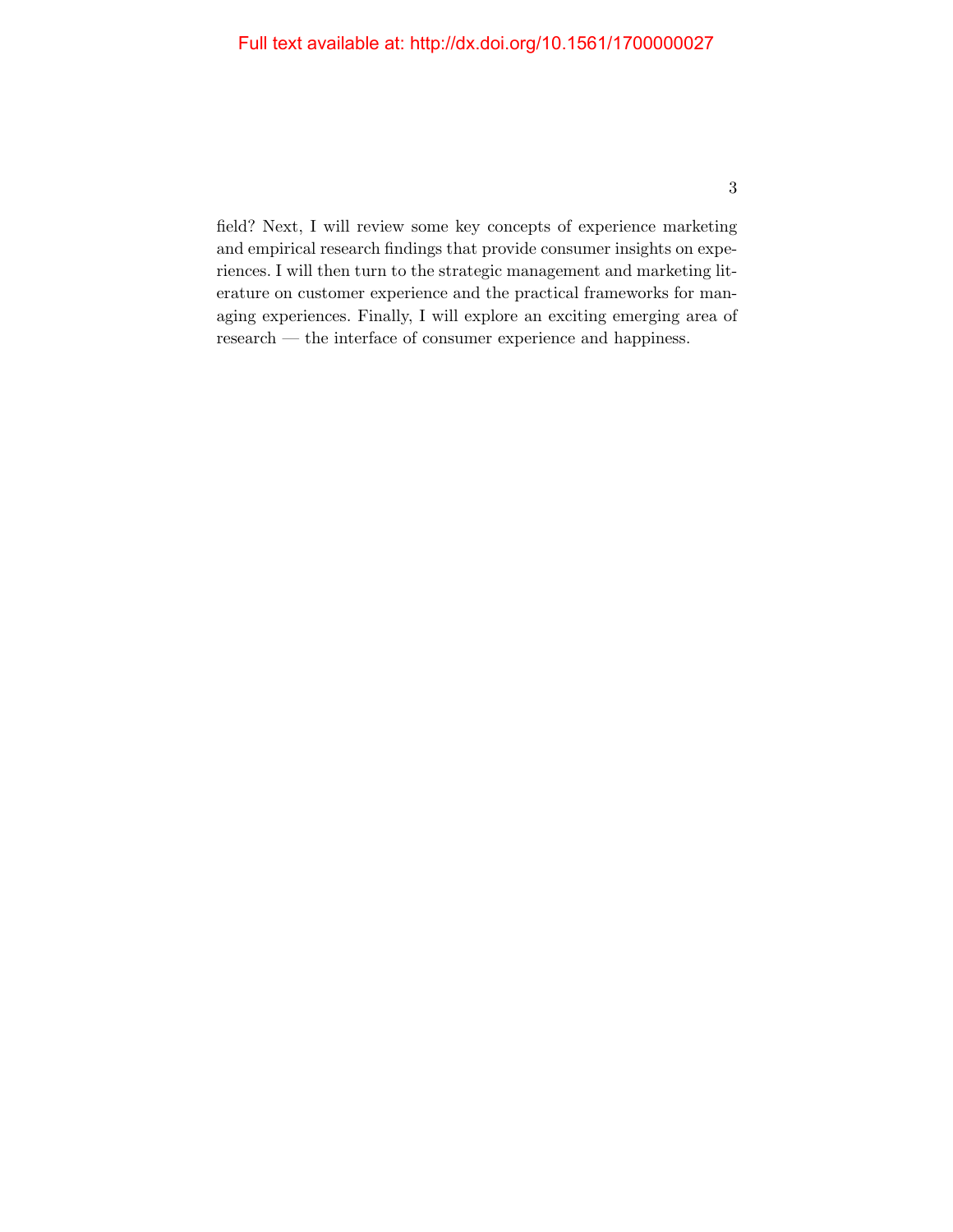- <span id="page-11-0"></span>Aaker, D. (1996), Building Strong Brands. New York, NY: The Free Press.
- Aaker, J., K. D. Vohs, and C. Mogilner (2010), 'Nonprofits are seen as warm and for-profits as competent: Firm stereotypes matter'. The Journal of Consumer Research 37(2), 224–237.
- Aaker, J. L. (1997), 'Dimension of brand personality'. Journal of Mar*keting Research* **34** $(3)$ , **347** $-356$ .
- Alaszewski, A. (2006), Using Diaries for Social Research. London: Sage.
- Andrade, E. B. and J. B. Cohen (2007), 'On the consumption of negative feelings'. Journal of Consumer Research 34.
- Ariely, D. and Z. Carmon (2000), 'Gestalt characteristics of experiences: The defining features of summarized events'. Journal of Behavioral Decision Making 13, 191-201.
- Arnould, E. J. and L. L. Price (1993), 'River magic: Extraordinary experience and the extended service encounter'. Journal of Consumer Research 20, 24–45.
- Babin, B. J. and J. S. Attaway (2000), 'Atmospheric affect as a tool for creating value and gaining share of customer'. Journal of Business Research 49, 91–99.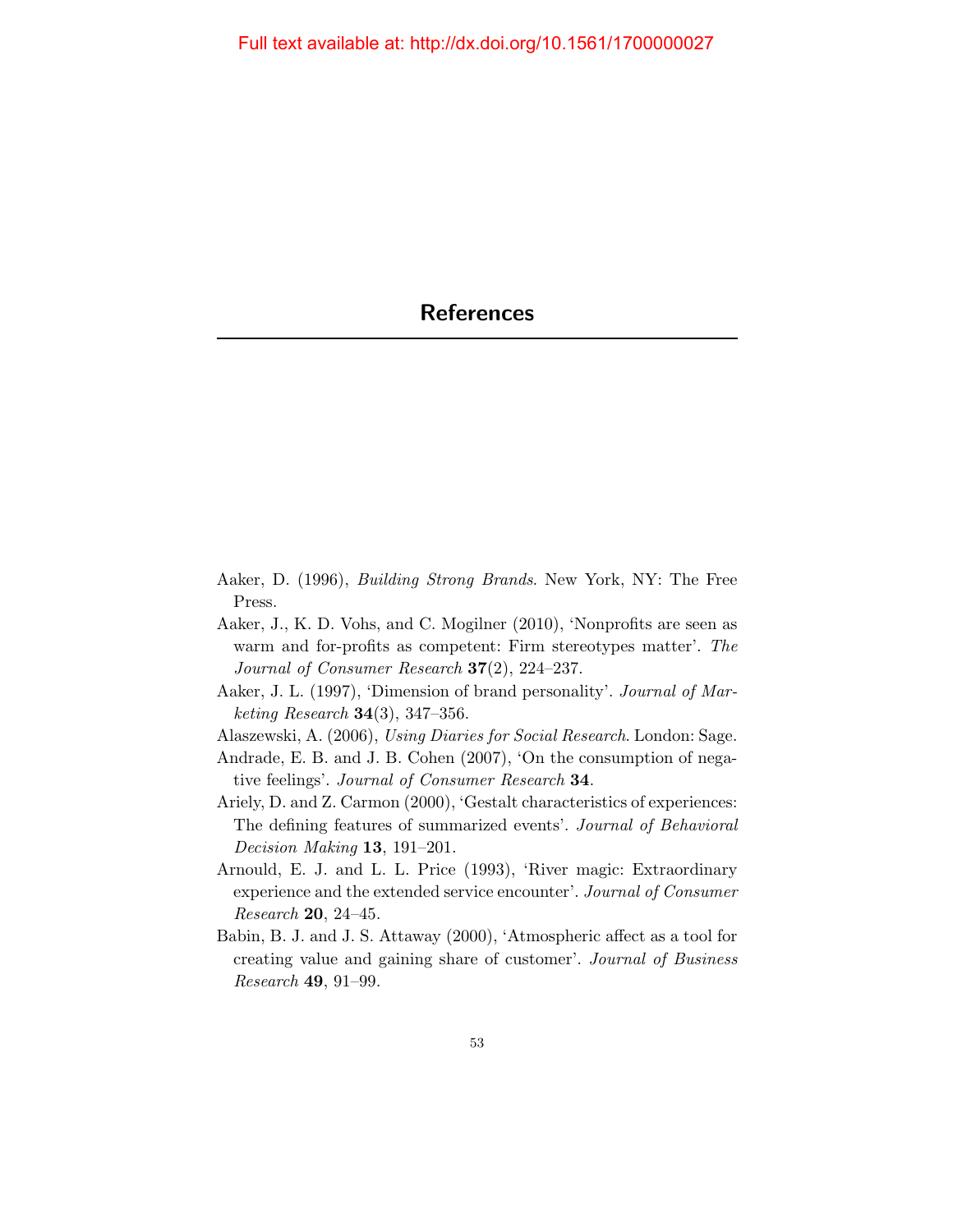- Babin, B. J., W. Darden, and M. Griffin (1994), 'Work and/or fun: Measuring hedonic and utilitarian shopping value'. Journal of Consumer Research 20, 644–656.
- Backstrom, K. and U. Johansson (2006), 'Creating and consuming experiences in retail store environments: Comparing retailer and consumer perspectives'. Journal of Retailing and Consumer Services 13, 417–430.
- Barsalou, L. (1999), 'Perceptual symbol systems'. The Behavioral and Brain Sciences 22, 577–660.
- Belk, R. W., M. Wallendorf, and J. F. Sherry Jr (1989), 'The sacred and the profane: Theodicy on the Odyssey'. Journal of Consumer Research 16, 1–38.
- Bellizzi, J. A., A. E. Crowley, and R. W. Hasty (1983), 'The effects of color in store design'. Journal of Retailing  $59(1)$ , 21–43.
- Bellizzi, J. A. and R. E. Hite (1992), 'Environmental color, consumer feelings, and purchase likelihood'. Psychology and Marketing 9(5), 347–363.
- Ben-Shahar, T. (2007), Happier: Learn the Secrets to Daily Joy and Lasting Fulfillment. New York, NY: McGraw-Hill.
- Berry, L. (1999), Discovering the Soul of Service. New York, NY: The Free Press.
- Bitner, M. J. (1992), 'The impact of physical surroundings on customers and employees'. The Journal of Marketing 56, 57–71.
- Bolger, N., A. Davis, and E. Rafaeli (2003), 'Diary methods: Capturing life as it is lived'. Annual Review of Psychology 54, 579–616.
- Brakus, J. J., B. H. Schmitt, and L. Zarantonello (2009), 'Brand experience: What is it? How is it measured? Does it affect loyalty?'. Journal of Marketing 73, 52–68.
- Brakus, J. J., B. H. Schmitt, and S. Zhang (2008), 'Experiential attributes and consumer judgments'. In: B. H. Schmitt and D. Rogers (eds.): Handbook on Brand and Experience Management. Northampton, MA: Edward Elgar.
- Brentano, F. (1973, originally published in 1874), *Psychology from an* Empirical Standpoint. London: Routledge and Kegan Paul.
- Broniarczyk, S. M. and J. W. Alba (1994), 'The role of consumers' intuitions in inference making'. Journal of Consumer Research 21, 393–407.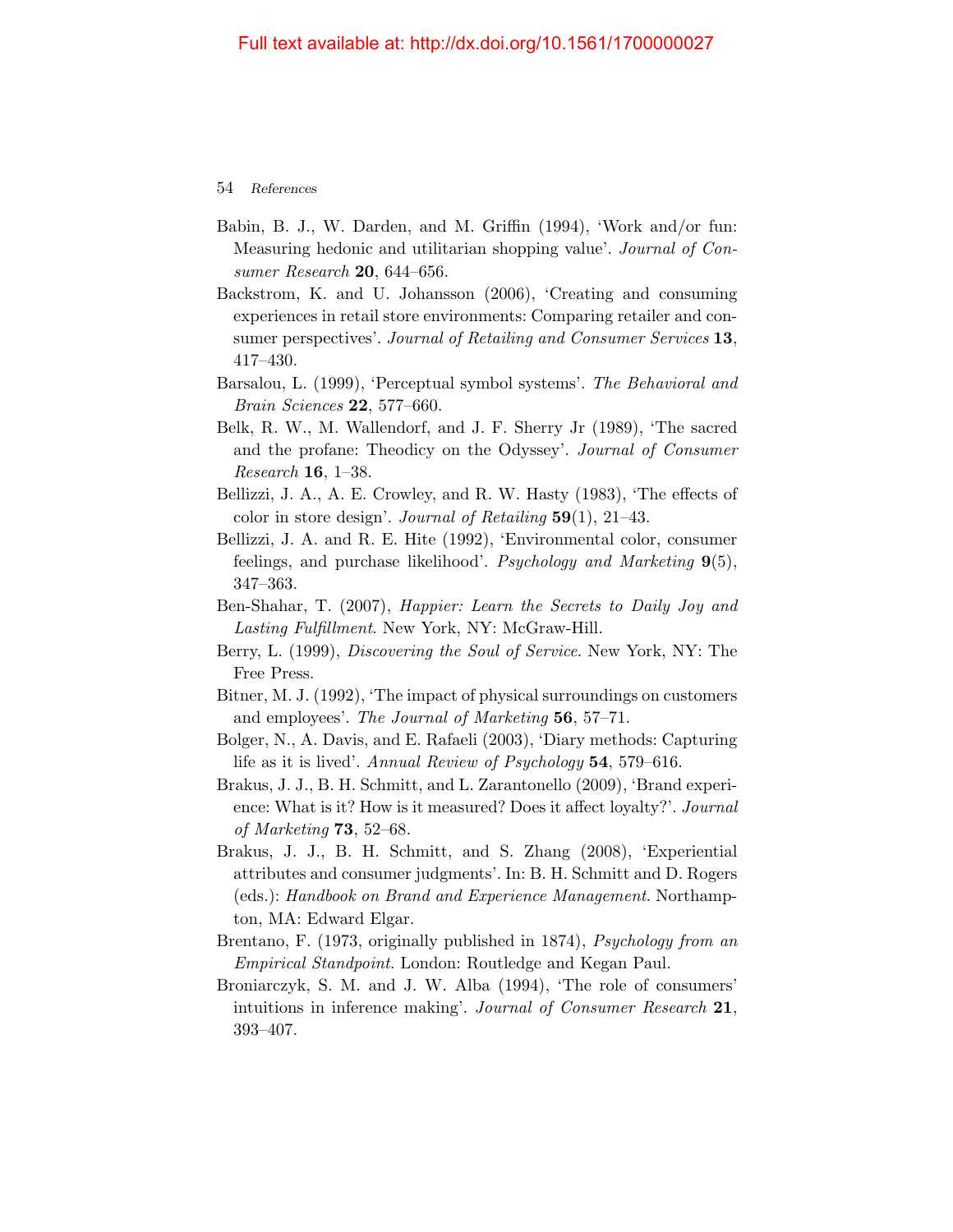- Brown, C. L. and G. S. Carpenter (2000), 'Why is the trivial important? A reasons-based account for the effects of trivial attributes on choice'. Journal of Consumer Research 26, 372–385.
- Carbone, L. and S. Haeckel (1994), 'Engineering customer experiences'. Marketing Management 3, 8-19.
- Carbone, L. P. (2004), Clued in: How to Keep Customers Coming Back Again and Again. New York, NY: Prentice Hall.
- Carpenter, G. S., R. Glazer, and K. Nakamoto (1994), 'Meaningful brands from meaningless differentiation: The dependence on irrelevant attributes'. Journal of Marketing Research 31, 339–350.
- Caru, A. and B. Cova (2003), 'Revisiting consumption experience: A more humble but complete view of the concept'. Sage Publications 3(2), 267–286.
- Chattopadhyay, A. and J. Laborie (2005), 'Managing brand experience: The market contact audit'. Journal of Advertising Research 45(1), 9–16.
- Chernev, A. (2001), 'The impact of common features on consumer preferences: A case of confirmatory reasoning'. Journal of Consumer Research 27, 475–488.
- Cova, B. and P. Stefano (2006), 'Brand community of convenience products: New forms of customer empowerment-the case "myNutella The Community"'. European Journal of Marketing  $40(9/10)$ , 1087–1105.
- Csikszentmihalyi, M. (1990), Flow: The Psychology of Optimal Experience. New York, NY: Harper and Row.
- Darmody, A. and R. Kedzior (2009), 'Production and reproduction of consumer culture in virtual communities'. Advances in Consumer Research 36, 20–26.
- Davis, S. and T. Longoria (2003), 'Harmonizing your touch points'. Brand Packaging Magazine, (January/February).
- Degeratu, A. M., A. Rangaswamy, and J. Wu (2000), 'Consumer choice behavior in online and traditional supermarkets: The effects of brand name, price, and other search attributes'. International Journal of Research in Marketing  $17(1)$ , 55–78.
- Denzin, N. K. (1992), *Symbolic Interactionism and Cultural Studies:* The Politics of Interpretation. Cambridge, MA: Blackwell Publishers.
- Dewey, J. (1925), *Experience and Nature*. New York, NY: Dover.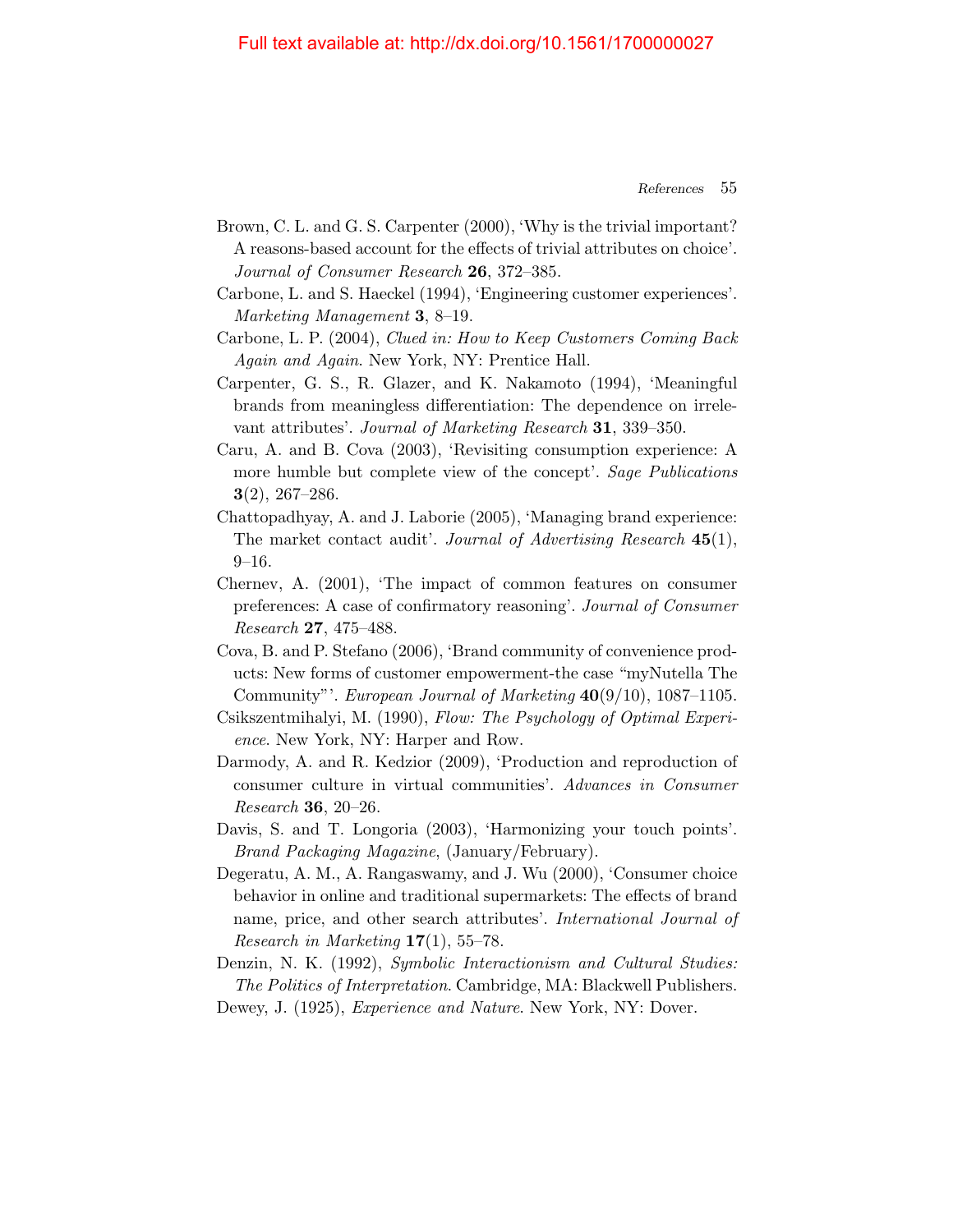- Diener, R., R. A. Emmons, R. J. Larsen, and S. Griffin (1985), 'The satisfaction with life scale'. Journal of Personality Assessment 49(1), 71–75.
- Dubé, L. and J. L. LeBel (2003), 'The content and structure of laypeople's concept of pleasure'. Cognition and Emotion 17(3), 263–296.
- Edell, J. A. and R. Staelin (1983), 'The information processing of pictures in print advertisements'. Journal of Consumer Research 10, 45–60.
- Firat, A. F. and A. Venkatesh (1995), 'Liberatory postmodernism and the reenchantment of consumption'. Journal of Consumer Research 22, 239–267.
- Fischer, G. W., Z. Carmon, D. Ariely, and G. Zauberman (1999), 'Goalbased construction of preference: Task goals and the prominence effect'. Management Science 45, 1057–1075.
- Fishbein, M. and I. Ajzen (1975), Belief, Attitude, Intention, and Behavior. An Introduction to Theory and Research. Reading, MA: Addison-Wesley.
- Fredrickson, B. L. and D. Kahneman (1993), 'Duration neglect in retrospective evaluations of affective episodes'. Journal of Personality and Social Psychology 65, 45–55.
- Frow, P. and A. Payne (2007), 'Towards the 'Perfect' customer experience'. *Brand Management* **15**(2), 89–101.
- Gentile, C., N. Spiller, and G. Noci (2007), 'How to sustain the customer experience: An overview of experience components that co-create value with the customer'. European Management Journal  $25(5)$ , 395-410.
- Gilovich, T., D. Griffin, and D. Kahneman (2002), Heuristics and Biases: The Psychology of Intuitive Judgment. Cambridge, UK: Cambridge University Press.
- Gorn, G. J., A. Chattopadhyay, T. Yi, and D. W. Dahl (1997), 'Effects of color as an executional cue in advertising: They are in the shade'. Management Science 43, 1387–1400.
- Gove, P. B. (ed.) (1976), Webster's Third New International Dictionary. Massachusettes, MA: G. & C. Merriam Company.
- Grunert, K. G. (1996), 'Automatic and strategic processes in advertising effects'. Journal of Marketing 60, 88–101.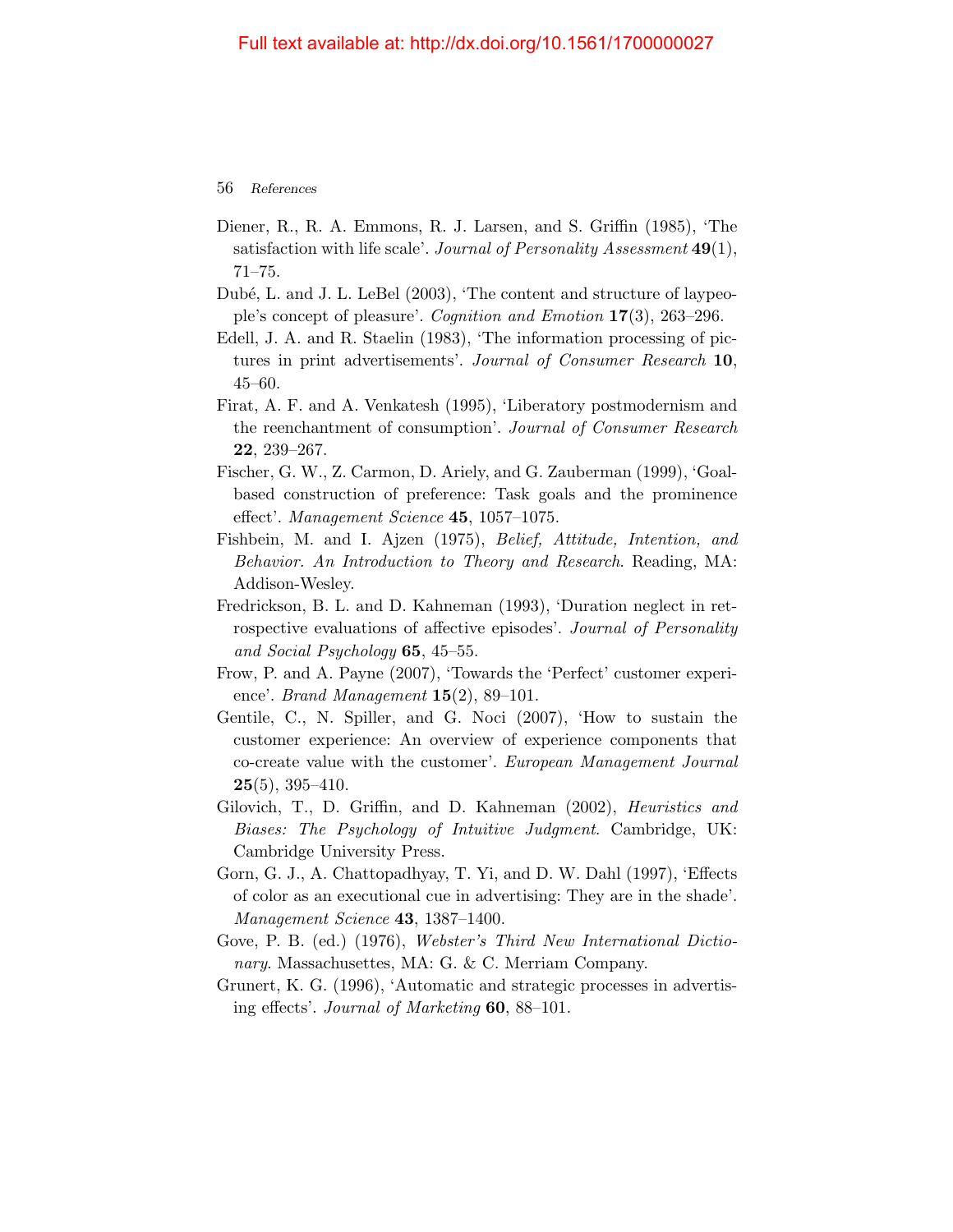- Henderson, P. W. and J. A. Cote (1998), 'Guidelines for selecting or modifying logos'. The Journal of Marketing  $62(2)$ , 14–30.
- Henderson, P. W., J. A. Cote, S. M. Leong, and B. Schmitt (2003), 'Building strong brands in Asia: Selecting the visual components of image to maximize brand strength'. International Journal of Research in Marketing  $20(4)$ , 297–313.
- Henderson, P. W., J. L. Giese, and J. A. Cote (2004), 'Impression management using typeface design'. The Journal of Marketing  $68(4)$ , 60–72.
- Heska, L. (2009), Enhancing the Employee Experience: Organizational Practices that Contribute to Employee Engagement. VDM Verlag.
- Hoch, S. J. (2002), 'Product experience is seductive'. The Journal of Consumer Research 29(3), 448–454.
- Holbrook, M. (1999), 'Introduction to consumer value'. In: M. Holbrook (ed.): Consumer Value: A Framework for Analysis and Research. New York, NY: Routledge, pp. 1–28.
- Holbrook, M. B. and E. C. Hirschman (1982), 'The experiential aspects of consumption: Consumer fantasies, feelings, and fun'. Journal of Consumer Research 9, 132–140.
- Houston, M. J., T. L. Childers, and S. E. Heckler (1987), 'Pictureword consistency and the elaborative processing of advertisements'. Journal of Marketing Research 24, 359–369.
- Howard, J. and N. J. Sheth (1969), Theory of Buyer Behavior. John Wiley & Sons.
- Hsee, C. K., Y. Yang, N. Li, and L. Shen (2009), 'Wealth, warmth, and well-being: Whether happiness is relative or absolute depends on whether it is about money, acquisition, or consumption'. Journal of Marketing Research 46, 396–409.
- Husserl, E. (1931), Ideas: General Introduction to a Pure Phenomenology. London: Allen and Unwin.
- <span id="page-15-0"></span>Janiszewski, C. (2009), 'The consumer experience'. Association for Consumer Research 2009 Presidential Address.
- Johar, G., J. Sengupta, and J. Aaker (2005), 'Two roads to updating brand personality impressions: Trait vs. evaluative inferencing'. Journal of Marketing Research 42, 458–469.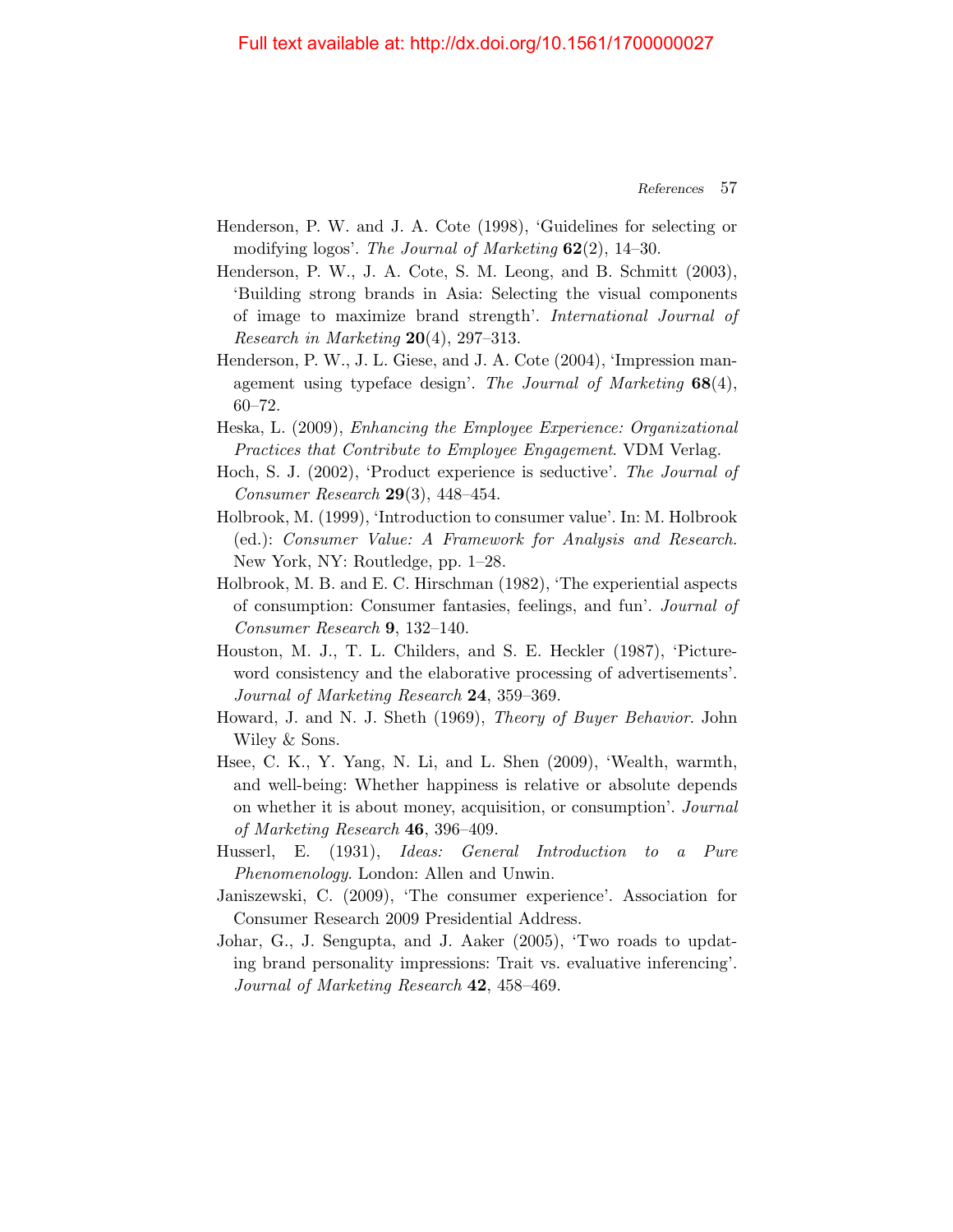- Kahneman, D., E. Diener, and N. Schwarz (1999), Well-being: The Foundations of Hedonic Psychology. New York, NY: Sage.
- Kambhammettu, S. S. (ed.) (2005), Customer Experience Management: Concepts and Applications. Hyderabad, India: Le Magnus University Press.
- Kant, I. (1848, originally published 1781), Critick of Pure Reason. London: William Pickering.
- Keller, K. (1993), 'Conceptualizing, measuring, and managing customer-based brand equity'. Journal of Marketing  $57(1)$ , 1–22.
- Keller, K. (2003), 'Brand synthesis: The multidimensionality of brand knowledge'. The Journal of Consumer Research 29(4), 595–600.
- Kelley, C. M. and L. L. Jacoby (1998), 'Subjective reports and process dissociation: Fluency, knowing, and feeling'. Acta Psychologica 98, 127–140.
- Kingman-Brundage, J. (1989), 'The ABC's of service system blueprinting'. In: M. J. Bitner and L. A. Crosby (eds.): Designing a Winning Service Strategy, American Marketing Association Proceedings Series, vol. 30–33. Chicago, IL: American Marketing association.
- Kishka, J. (2003), 'How to manage the customer experience'. Customer Management Magazine (July/August).
- Kozinets, R. V. (2002), 'The field behind the screen: Using netnography for marketing research in online communities'. Journal of Marketing Research 39, 61–72.
- Labovitz, G. and V. Rosansky (1997), The Power of Alignment: How Great Companies Stay Centered and Accomplish Extraordinary Things. Wiley.
- Lasalle, D. and T. A. Britton (2002), Priceless: Turning Ordinary Products into Extraordinary Experiences. Boston: Harvard Business School Press.
- Lee, L., O. Amir, and D. Ariely (2009), 'In search of homo economicus: Cognitive noise and the roll of emotion in preference consistency'. Journal of Consumer Research 36, 173–187.
- Lemke, F., M. Clarke, and H. Wilson (2010), 'Customer experience quality: An exploration in business and consumer contexts using repertory grid technique'. Journal of the Academy of Marketing Science, published online September 2010.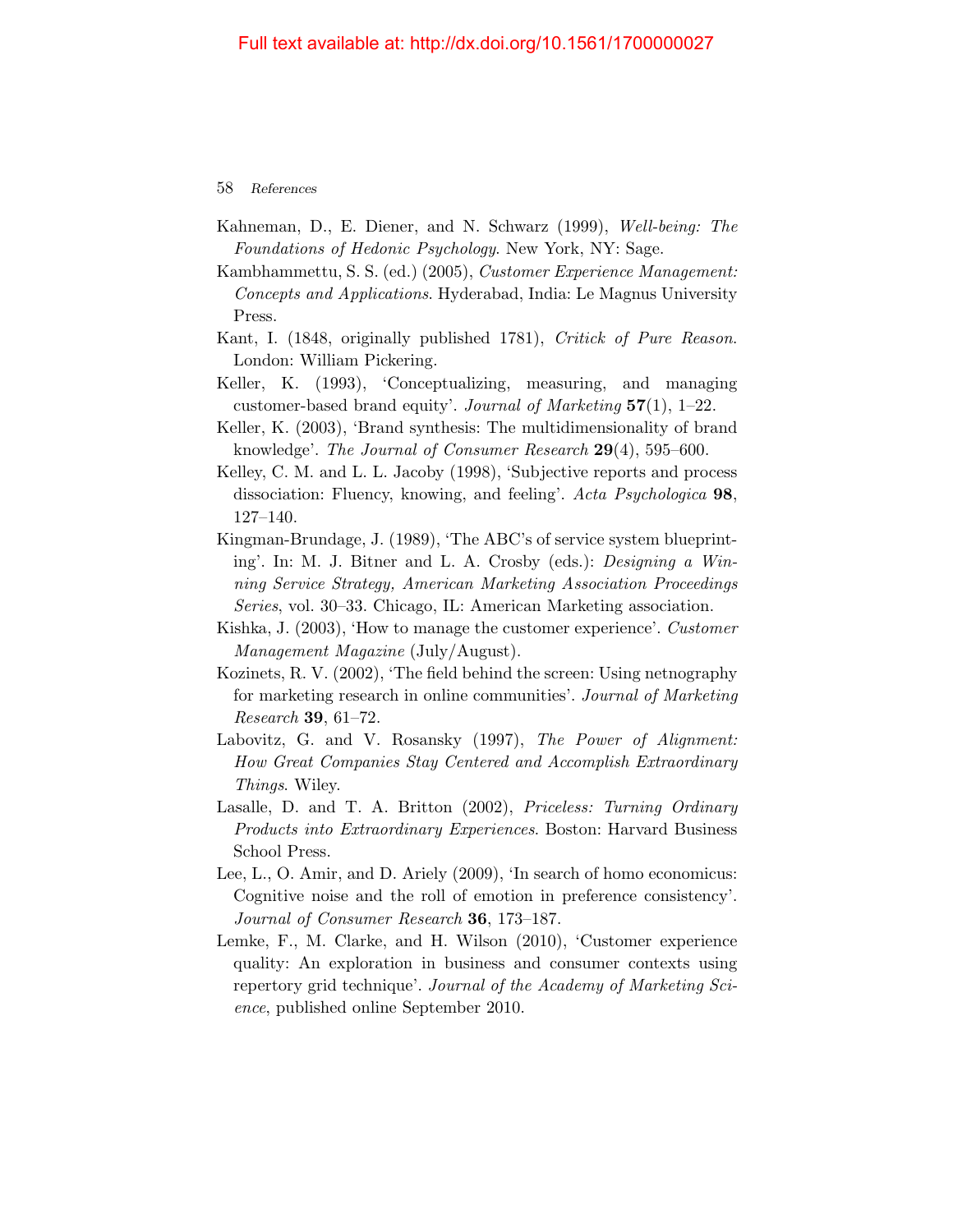- Lindstrom, M. (2005), Brand Sense: Build Powerful Brands through Touch, Taste, Smell, Sight, and Sound. Simon & Schuster.
- Loeffler, T. (2004), 'A photo elicitation study of the meanings of outdoor adventure experiences'. Journal of Leisure Research 36(4), 536–557.
- <span id="page-17-0"></span>MacInnis, D. J. and V. S. Folkes (2010), 'The disciplinary status of consumer behavior: A sociology of science perspective on key controversies'. Journal of Consumer Research 36(6), 899–914.
- Mathwick, C., N. K. Malhotra, and E. Rigdon (2002), 'The effect of dynamic retail experience on experiential perceptions of value: An internet and catalog comparison'. Journal of Retailing 78, 51–60.
- Mathwick, C. and E. Rigdon (2004), 'Play, flow, and the online search experience'. Journal of Consumer Research 31, 324–332.
- Meyer, C. and A. Schwager (2007), 'Understanding customer experience'. Harvard Business Review (February).
- Meyers-Levy, J. and L. A. Peracchio (1995), 'How the use of color in advertising affects attitudes: The influence of processing motivation and cognitive demands'. Journal of Consumer Research 22, 121–138.
- Mogilner, C. (2010), 'The pursuit of happiness: Time, money and social connection'. Psychological Science  $21(9)$ , 1348–1354.
- Muniz Jr., A. M. and T. C. O'Guinn (2011), 'Brand community'. Journal of Consumer Research 27(4), 412–432.
- Murphy, S. T. and R. B. Zajonc (1993), 'Affect, cognition and awareness: Affective priming with optimal and suboptimal stimulus exposures'. Journal of Personality and Social Psychology 64(5), 723–739.
- Nelson, L. D. and T. Meyvis (2008), 'Interrupted consumption: Disrupting adaptation to hedonic experiences'. Journal of Marketing Research 45, 654–664.
- Novak, T. P., D. L. Hoffman, and Y. Yung (2000), 'Measuring the customer experience in online environments: A structural modeling approach'. Marketing Science 19(1), 22–42.
- Oliver, R. L., R. T. Rust, and S. Varki (1997), 'Customer delight: Foundations, findings, and managerial insight'. Journal of Retailing 73(3), 311–336.
- Orth, U. R. and K. Malkewitz (2008), 'Holistic package design and consumer brand impressions'. Journal of Marketing 72(3), 64–81.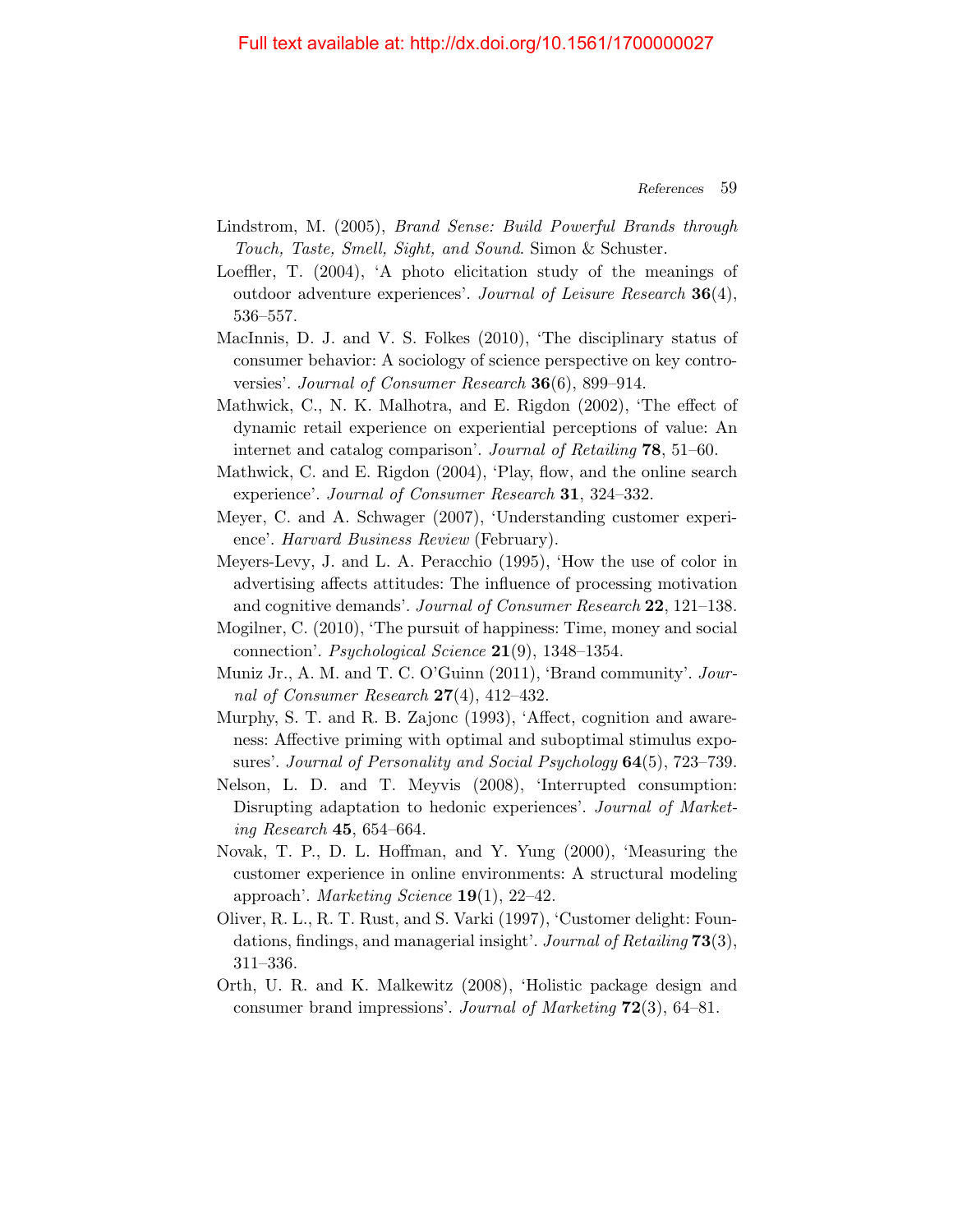- Park, C. W. and D. J. MacInnis (2006), 'What's in and what's out: Questions over the boundaries of the attitude construct'. Journal of Consumer Research  $33(1)$ , 16-18.
- Park, C. W., D. J. MacInnis, J. Priester, A. Eisingerich, and D. Iacobucci (2010), 'Brand attachment and brand attitude strength: Conceptual and empirical differentiation of two critical brand equity drivers'. Journal of Marketing  $74(6)$ , 1–17.
- Pham, M. T. (2004), 'The logic of feeling'. Journal of Consumer Psy $chology 14(4), 360-369.$
- Pham, M. T. (2007), 'Emotion and rationality: A critical review and interpretation of empirical evidence'. Review of General Psychology  $11(2)$ , 155–178.
- Pham, M. T., J. B. Cohen, J. Pracejus, and D. G. Hughes (2001), 'Affect monitoring and the primacy of feelings in judgment'. Journal of Consumer Research 28, 167–188.
- Pham, M. T., L. Lee, and A. T. Stephen (2011), 'Feeling the future: The emotional oracle effect'. Working Paper.
- Pine, B. J. and J. Gilmore (1998), 'Welcome to the experience economy'. Harvard Business Review  $76(4)$ , 97-105.
- Pine, II, B. J. and J. Gilmore (1999), The Experience Economy: Work is Theatre and Every Business a Stage. Cambridge, MA: Harvard Business School Press.
- Privette, G. (1983), 'Peak experience, peak performance and flow: A comparative analysis of positive human experience'. Journal of Personality and Social Psychology 45, 1361–1368.
- Raghunathan, R. (2008), 'Some issues concerning the concept of experiential marketing'. In: B. H. Schmitt and D. L. Rogers (eds.): Handbook on Brand and Experience Management, vol. 132–143. Northampton, MA: Edward Elgar Publishing, Inc.
- Ramanathan, S. and P. Williams (2007), 'Immediate and delayed emotional consequences of indulgence: The moderating influence of personality type on mixed emotions'. Journal of Consumer Research 34.
- Ratner, R. K., B. E. Kahn, and D. Kahneman (1999), 'Choosing less-preferred experiences for the sake of variety'. The Journal of Consumer Research  $26(1)$ , 1–15.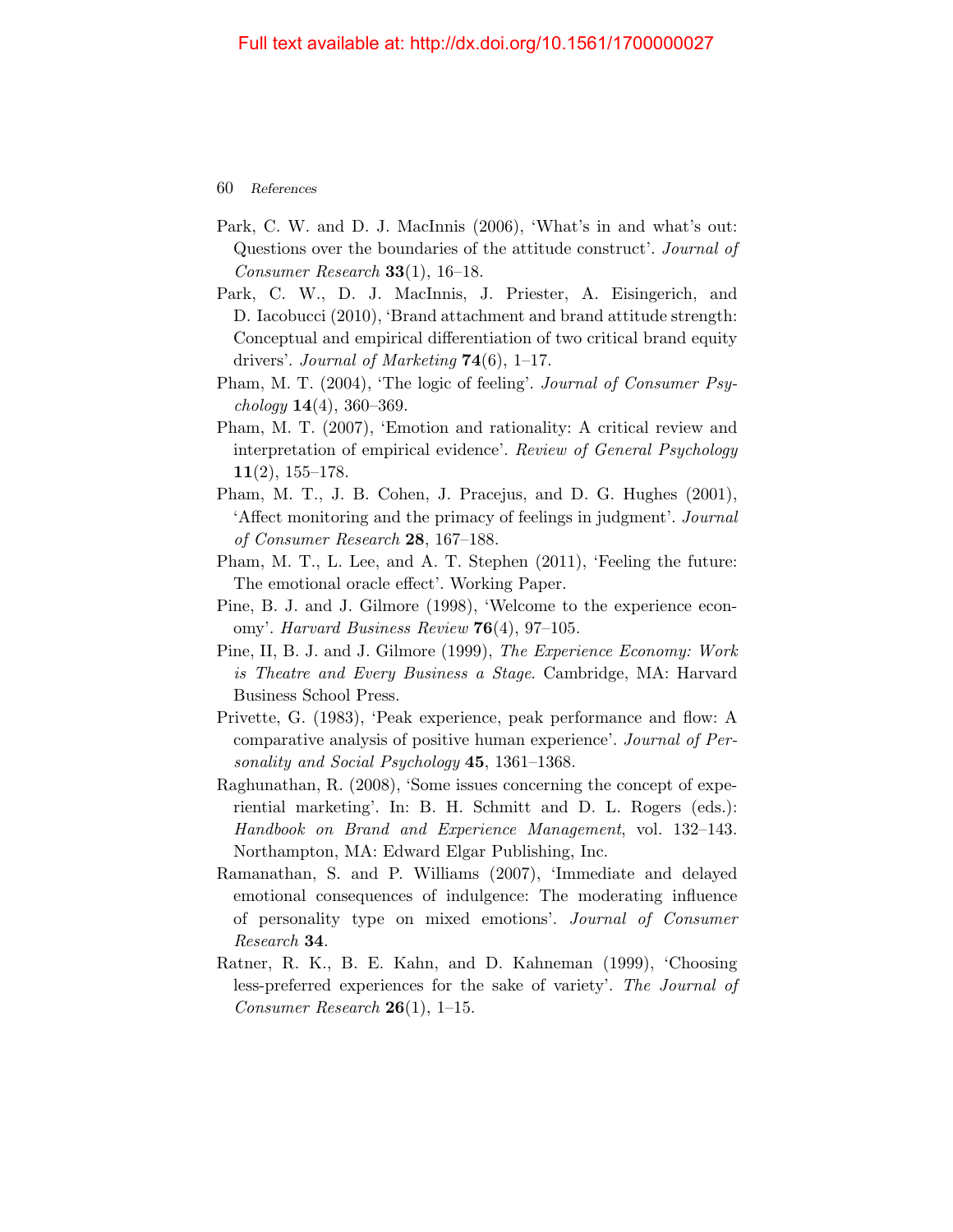- Roediger, H. L. (1990), 'Implicit memory: Retention without remembering'. American Psychologist 45, 1043–1056.
- Rose, R. L. and S. L. Wood (2005), 'Paradox and the consumption of authenticity through reality television'. Journal of Consumer Research 32.
- Sawhney, M., S. Balasubramanian, and V. Krishnan (2004), 'Creating growth with services'. MIT Sloan Management Review 45(winter), 34–43.
- Schau, H. J. and M. C. Gilly (2003), 'We are what we post? Selfpresentation in personal web space'. Journal of Consumer Research 30, 385–404.
- Schmitt, B. and A. Simonson (1997), In Marketing Aesthetics: The Strategic Management of Brands, Identity, and Image. New York, NY: The Free Press.
- Schmitt, B. H. (1999), Experiential Marketing. New York, NY: Free Press.
- Schmitt, B. H. (2003), Customer Experience Management. Hoboken, NJ: Wiley.
- Schneider, W. and R. M. Shiffrin (1977), 'Controlled and automatic human information processing: I. detection, search, and attention'. *Psychological Review* **84**(1), 1–66.
- Schouten, J. and J. H. McAlexander (1995), 'Subcultures of consumption: An ethnography of the new bikers'. Journal of Consumer Research 22, 43–61.
- Schouten, J. W., J. H. McAlexander, and H. F. Koening (2007). Transcendent customer.
- Schwarz, N. (1990), 'Feelings as information: Information and motivational functions of affective states'. In: R. M. Sorrentino and E. T. Higgins (eds.): Handbook of Motivation and Cognition. New York: Guilford Press.
- Seligman, M. E. P. and M. Csikszentmihalyi (2000), 'Positive psychology: An introduction'. American Psychologist 55, 5–14.
- Shafir, E., I. Simonson, and A. Tversky (1993), 'Reason-based choice'. Cognition 49, 11–36.
- Shepard, R. N. (1967), 'Recognition memory for words, sentences and pictures'. Journal of Verbal Learning and Verbal Behavior 6, 156–163.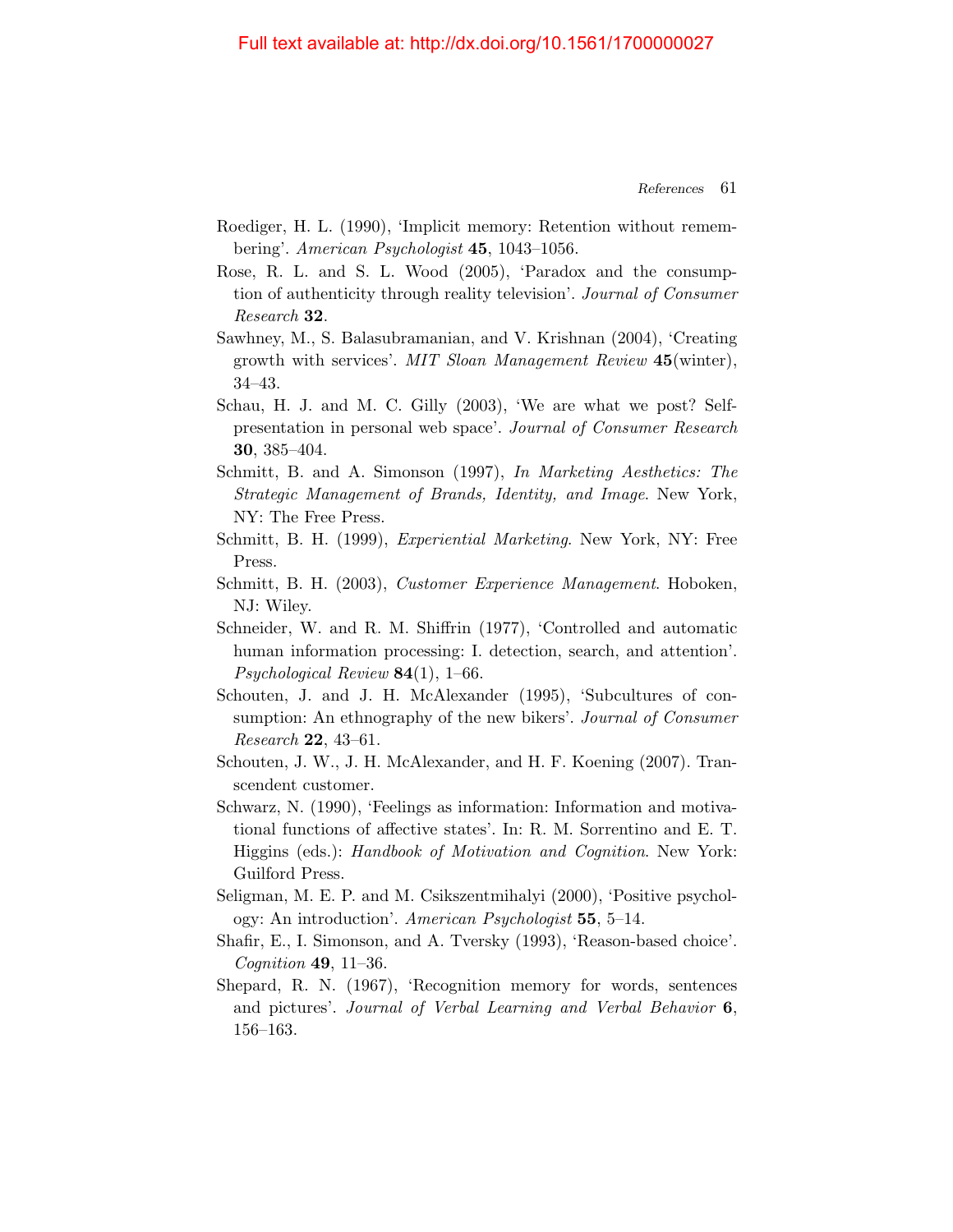- Shostack, G. L. (1987), 'Service positioning through structural change'. Journal of Marketing 51, 34–43.
- Simonson, I. (1989), 'Choice based on reasons: The case of attraction and compromise effects'. Journal of Consumer Research 16, 158–174.
- Slater, D. (1997), Consumer Culture and Modernity. Cambridge, UK: Polity Press & Blackwell Publishers.
- Spies, K., F. Hesse, and K. Loesch (1997), 'Store atmosphere, mood, and purchasing behavior'. International Journal of Research in Mar*keting*  $14(1)$ , 1–17.
- Stephen, A. T. and M. T. Pham (2008), 'On feelings as a hruristic for making offers in ultimatum negotiations'. Psycological Science 19, 1051–1058.
- Thomson, M., D. J. MacInnis, and C. W. Park (2005), 'The ties that bind: Measuring the strength of consumers' emotional attachments to brands'. Journal of Consumer Psychology  $15(1)$ , 77-91.
- Tulving, E. and D. L. Schacter (1990), 'Priming and human memory'. Science **247**, 301-306.
- Turley, L. W. and R. E. Milliman (2000), 'Atmospheric effects on shopping behavior: A review of the experimental evidence'. Journal of Business Research 49, 193–211.
- Van Boven, L. and T. Gilovich (2003), 'To do or to have? That is the question'. Journal of Personality and Social Psychology 85(6), 1193–1202.
- Varey, C. A. and D. Kahneman (1992), 'Experiences extended across time: Evaluation of moments and episodes'. Journal of Behavioral Decision Making 5, 169–185.
- Verhoef, P. C., K. N. Lemonb, A. Parasuramanc, A. Roggeveend, M. Tsirosc, and L. A. Schlesingerd (2009), 'Customer experience creation: Determinants, dynamics and management strategies'. Journal of Retailing  $85(1)$ , 31-41.
- Veryzer, Jr., R. W. and J. W. Hutchinson (1998), 'The influence of unity and prototypicality on aesthetic responses to new product designs'. Journal of Consumer Research 24, 374–394.
- Voss, K. E., E. R. Spangenberg, and B. Grohmann (2003), 'Measuring the hedonic and utilitarian dimensions of consumer attititude'. Journal of Marketing Research 40, 310–320.